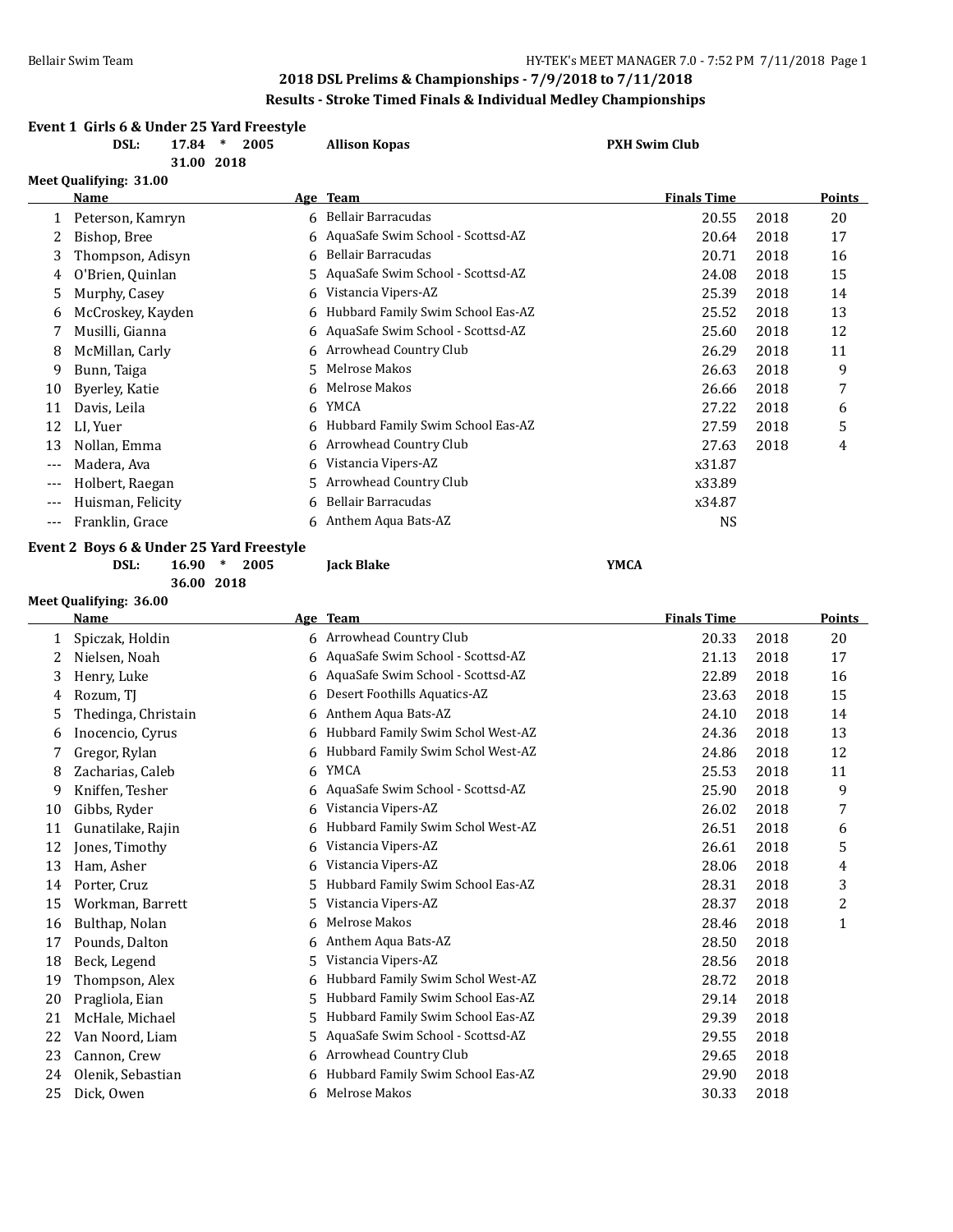## **Results - Stroke Timed Finals & Individual Medley Championships**

# **(Event 2 Boys 6 & Under 25 Yard Freestyle)**

|       | Name             |    | Age Team                            | <b>Finals Time</b> |      | Points |
|-------|------------------|----|-------------------------------------|--------------------|------|--------|
| 26    | McLane, Colin    |    | 6 Hubbard Family Swim School Eas-AZ | 31.18              | 2018 |        |
| 27    | Egelin, Liam     | 6  | Vistancia Vipers-AZ                 | 31.33              | 2018 |        |
| 28    | Dorethy, Carter  | 6. | Hubbard Family Swim School Eas-AZ   | 31.55              | 2018 |        |
| 29    | Rider, Anderson  | 6  | Vistancia Vipers-AZ                 | 32.40              | 2018 |        |
| 30    | Evans, William   |    | 6 Hubbard Family Swim School Eas-AZ | 33.51              | 2018 |        |
| 31    | Moran, Avery     |    | 6 Anthem Aqua Bats-AZ               | 33.88              | 2018 |        |
| 32    | Martin, Beau     |    | 5 Bellair Barracudas                | 34.68              | 2018 |        |
| $---$ | Blatecky, Jacen  |    | 6 Bellair Barracudas                | x37.22             |      |        |
| $---$ | Wolf, Colton     |    | 5 Bellair Barracudas                | x37.94             |      |        |
| ---   | Konecke, Samual  | 6  | YMCA                                | DQ                 |      |        |
| $---$ | Carlisle, Erik   |    | 6 Anthem Aqua Bats-AZ               | <b>NS</b>          |      |        |
| $---$ | Beck, Gunnar     | 6  | Vistancia Vipers-AZ                 | <b>NS</b>          |      |        |
| $---$ | Patel, Jai       |    | 6 Hubbard Family Swim School Eas-AZ | <b>NS</b>          |      |        |
| $---$ | Combs, Kalvin    | 6  | Bellair Barracudas                  | <b>NS</b>          |      |        |
| $---$ | Gonzalez, Connor | 6  | Anthem Aqua Bats-AZ                 | <b>NS</b>          |      |        |
|       |                  |    |                                     |                    |      |        |

# **Event 5 Girls 9-10 25 Yard Freestyle**

**DSL: 13.43 \* 1992 Kristy Roach JCC**

**Meet Qualifying: 19.00**

**19.00 2018**

|          | <b>Name</b>            |    | Age Team                          | <b>Finals Time</b> |      | <b>Points</b> |
|----------|------------------------|----|-----------------------------------|--------------------|------|---------------|
| 1        | Woodruff, Kaylee       | 9  | Bellair Barracudas                | 14.46              | 2018 | 20            |
| 2        | Goren, Peyton          | 10 | AquaSafe Swim School - Scottsd-AZ | 14.70              | 2018 | 17            |
| 3        | Lindstrom, Lauren      | 10 | Vistancia Vipers-AZ               | 15.10              | 2018 | 16            |
| 4        | Petz, Scarlett         | 10 | AquaSafe Swim School - Scottsd-AZ | 15.29              | 2018 | 15            |
| 5        | Christopherson, Reagan | 10 | Arrowhead Country Club            | 15.70              | 2018 | 14            |
| 6        | Wolf, Raegan           | 10 | <b>Bellair Barracudas</b>         | 15.89              | 2018 | 13            |
| 7        | Matthews, Jassy        | 9  | Anthem Aqua Bats-AZ               | 16.15              | 2018 | 12            |
| 8        | Ringger, Violet        | 10 | Melrose Makos                     | 16.55              | 2018 | 11            |
| 9        | Raetz, Tatum           | 10 | Vistancia Vipers-AZ               | 16.70              | 2018 | 9             |
| 10       | Terry, Nehve           | 9  | <b>Bellair Barracudas</b>         | 16.82              | 2018 | 7             |
| 11       | Capper, Katelyn        | 10 | <b>Bellair Barracudas</b>         | 16.90              | 2018 | 6             |
| 12       | Waxman, Addie          | 10 | <b>Bellair Barracudas</b>         | 17.20              | 2018 | 5             |
| 13       | Bunn, Tegan            | 10 | Melrose Makos                     | 17.67              | 2018 | 4             |
| 14       | Alvaez, Isabella       | 10 | Hubbard Family Swim Schol West-AZ | 17.82              | 2018 | 3             |
| 15       | Van Noord, Ava         | 10 | AquaSafe Swim School - Scottsd-AZ | 17.99              | 2018 | 2             |
| 16       | Rodriguez, Tierzah     | 10 | <b>Bellair Barracudas</b>         | 18.10              | 2018 | $\mathbf{1}$  |
| 17       | Hetz, Cooper           | 10 | YMCA                              | 18.17              | 2018 |               |
| 18       | McEldowney, Mackenzie  | 10 | YMCA                              | 18.28              | 2018 |               |
| 19       | Barr, Annie            | 9  | <b>Bellair Barracudas</b>         | 18.38              | 2018 |               |
| 20       | Caldwell, Kaycie       | 10 | Anthem Aqua Bats-AZ               | 18.46              | 2018 |               |
| $---$    | Jackson, Ella          | 9  | Arrowhead Country Club            | x19.13             |      |               |
| $---$    | Tengberg, Olivia       | 9  | <b>Bellair Barracudas</b>         | x19.32             |      |               |
|          | Townsend, Ava          | 9  | Arrowhead Country Club            | x19.48             |      |               |
| $---$    | Heinz, Hailey          | 9  | Melrose Makos                     | x19.84             |      |               |
| ---      | Albert, Katelyn        | 9  | Arrowhead Country Club            | x19.98             |      |               |
|          | Shorten, Allysa        | 9  | Vistancia Vipers-AZ               | x20.88             |      |               |
| $\cdots$ | Dudley, Jenna          |    | 10 Arrowhead Country Club         | <b>NS</b>          |      |               |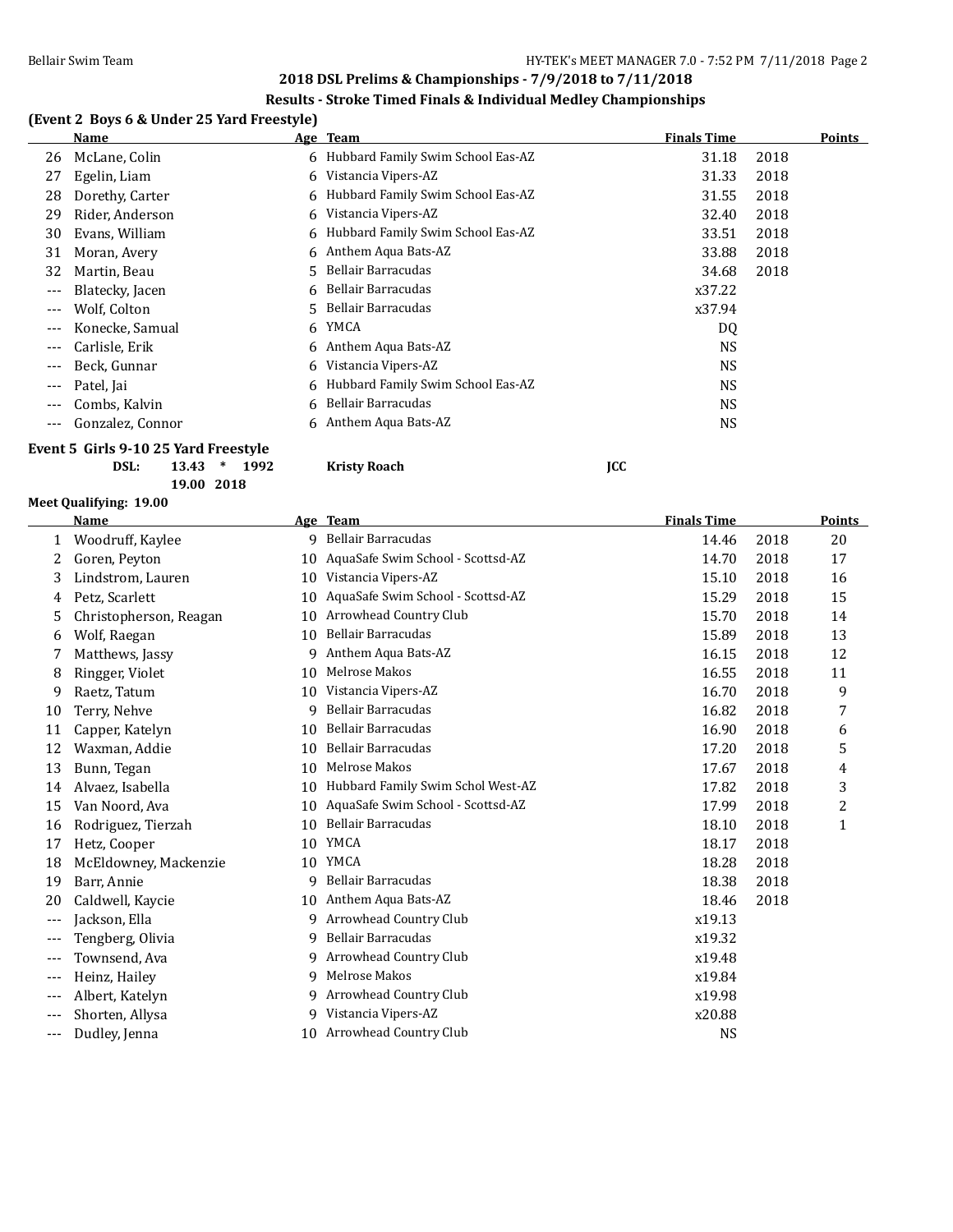# **2018 DSL Prelims & Championships - 7/9/2018 to 7/11/2018 Results - Stroke Timed Finals & Individual Medley Championships**

|              | Event 6 Boys 9-10 25 Yard Freestyle<br>DSL:<br>$12.86$ *<br>2017 |    | <b>Michael Simcoe</b>                      | <b>YMCA</b> |                    |      |                |
|--------------|------------------------------------------------------------------|----|--------------------------------------------|-------------|--------------------|------|----------------|
|              | 22.00 2018                                                       |    |                                            |             |                    |      |                |
|              | Meet Qualifying: 22.00                                           |    |                                            |             |                    |      |                |
|              | Name                                                             |    | Age Team                                   |             | <b>Finals Time</b> |      | <b>Points</b>  |
| $\mathbf{1}$ | Tomey, Ryan                                                      |    | 10 Melrose Makos                           |             | 14.80              | 2018 | 20             |
| 2            | Schrock, Nathan                                                  |    | 10 Arrowhead Country Club                  |             | 14.93              | 2018 | 17             |
| 3            | Klopfenstein, James                                              | 9  | Melrose Makos                              |             | 15.06              | 2018 | 16             |
| 4            | Caldwell, Nash                                                   | 10 | Melrose Makos                              |             | 15.28              | 2018 | 15             |
| 5            | Hysong, Kadyn                                                    |    | 9 Hubbard Family Swim School Eas-AZ        |             | 15.95              | 2018 | 14             |
| 6            | Gonzalez, Sergio                                                 |    | 10 Bellair Barracudas                      |             | 16.16              | 2018 | 13             |
| 7            | Holbert, Ryan                                                    | 9. | Arrowhead Country Club                     |             | 16.97              | 2018 | 12             |
| 8            | Gonzalez, Simon                                                  |    | 10 Bellair Barracudas                      |             | 17.00              | 2018 | 11             |
| 9            | Ungar, Emmett                                                    |    | 10 YMCA                                    |             | 17.06              | 2018 | 9              |
| 10           | McCauley, Thomas                                                 |    | 10 Hubbard Family Swim School Eas-AZ       |             | 17.13              | 2018 | 7              |
| 11           | Richter, Chase                                                   |    | 10 Vistancia Vipers-AZ                     |             | 17.53              | 2018 | 6              |
| 12           | Beelman, Robert                                                  | 10 | Hubbard Family Swim Schol West-AZ          |             | 17.62              | 2018 | 5              |
| 13           | Gibbs, Landon                                                    |    | 10 Vistancia Vipers-AZ                     |             | 17.64              | 2018 | 4              |
| 14           | Soltero, Jayden                                                  | 9  | Arrowhead Country Club                     |             | 17.65              | 2018 | 3              |
| 15           | Workman, Benson                                                  |    | 10 Vistancia Vipers-AZ                     |             | 17.68              | 2018 | $\overline{c}$ |
| 16           | Craig, Wiley                                                     | 10 | <b>Bellair Barracudas</b>                  |             | 17.83              | 2018 | $\mathbf{1}$   |
| 17           | Lott, Aiden                                                      |    | 10 YMCA                                    |             | 17.98              | 2018 |                |
| 18           | Fortenberry, Rex                                                 | 9  | Vistancia Vipers-AZ                        |             | 18.11              | 2018 |                |
| 19           | Chapa, Connor                                                    | 9  | Melrose Makos                              |             | 18.24              | 2018 |                |
| 20           | Stumpf, Josh                                                     | 10 | Bellair Barracudas                         |             | 18.40              | 2018 |                |
| 21           | Gould, Brady                                                     | 10 | Anthem Aqua Bats-AZ                        |             | 18.83              | 2018 |                |
| 22           | Robidoux, Josiah                                                 |    | 10 Anthem Aqua Bats-AZ                     |             | 19.21              | 2018 |                |
| 23           | Riveras, Reid                                                    | 9  | Vistancia Vipers-AZ                        |             | 19.23              | 2018 |                |
| 24           | Whittington, Preston                                             | 9  | Melrose Makos                              |             | 19.32              | 2018 |                |
| 25           | Kasovac, Jordan                                                  |    | 10 YMCA                                    |             | 19.42              | 2018 |                |
| 26           | Pond, Cody                                                       | 9  | Melrose Makos                              |             | 19.43              | 2018 |                |
| 27           | Jarvis, Karson                                                   | 10 | Arrowhead Country Club                     |             | 19.44              | 2018 |                |
| 28           | Woodward, Evan                                                   |    | 9 Hubbard Family Swim School Eas-AZ        |             | 19.54              | 2018 |                |
| 29           | Boulware, Eric                                                   | 9  | Anthem Aqua Bats-AZ                        |             | 19.61              | 2018 |                |
| 30           | Throop, McKay                                                    | 9  | <b>Bellair Barracudas</b>                  |             | 19.84              | 2018 |                |
| 31           |                                                                  | 10 | Anthem Aqua Bats-AZ                        |             | 19.85              | 2018 |                |
| 32           | Hepting, Luke                                                    |    | 10 Bellair Barracudas                      |             |                    |      |                |
|              | Armbrust, Qwentin<br>Cook, Ethan                                 |    |                                            |             | 19.91              | 2018 |                |
| 33           |                                                                  |    | 10 Vistancia Vipers-AZ<br>10 Melrose Makos |             | 20.00              | 2018 |                |
| 34           | Wilson, Griffin                                                  |    |                                            |             | 20.13              | 2018 |                |
| 35           | Hartke, Gabriel                                                  |    | 10 Anthem Aqua Bats-AZ                     |             | 20.28              | 2018 |                |
| 36           | Barrows, Greyson                                                 |    | 9 Hubbard Family Swim School Eas-AZ        |             | 20.51              | 2018 |                |
| 37           | Jarrett, Dutch                                                   |    | 10 Vistancia Vipers-AZ                     |             | 20.72              | 2018 |                |
| 38           | Beck, Asher                                                      |    | 10 Vistancia Vipers-AZ                     |             | 21.12              | 2018 |                |
| 39           | Deyette, Andrew                                                  |    | 10 YMCA                                    |             | 21.34              | 2018 |                |
| 40           | Patel, Armaan                                                    |    | 9 AquaSafe Swim School - Scottsd-AZ        |             | 21.41              | 2018 |                |
| ---          | Duetsch, Cameron                                                 |    | 10 Anthem Aqua Bats-AZ                     |             | <b>NS</b>          |      |                |
| $---$        | Johnson, Creek                                                   |    | 10 Bellair Barracudas                      |             | <b>NS</b>          |      |                |
| $---$        | Usher, Braden                                                    |    | 10 Melrose Makos                           |             | <b>NS</b>          |      |                |
| $---$        | Cherny, Ben                                                      |    | 10 YMCA                                    |             | <b>NS</b>          |      |                |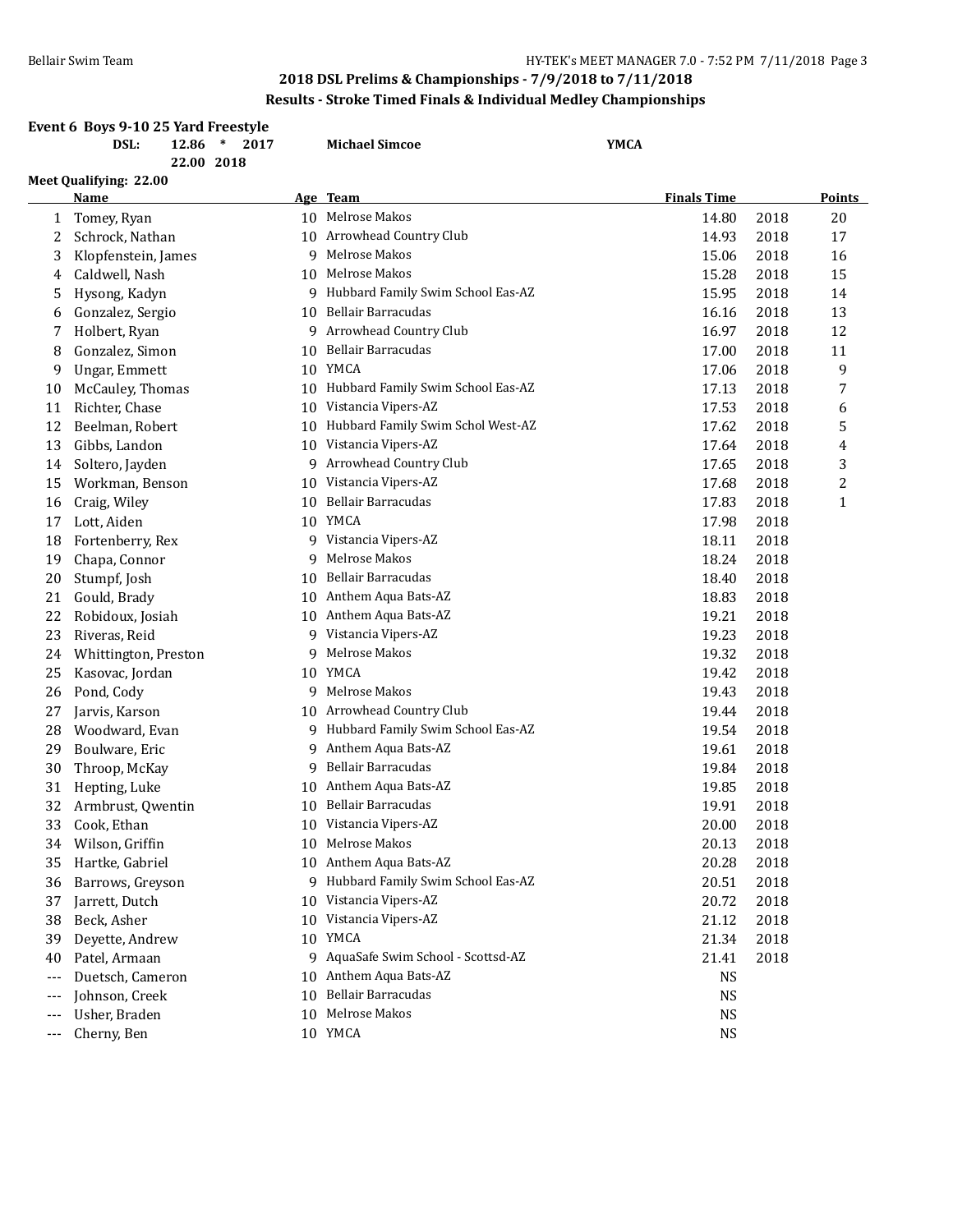# **2018 DSL Prelims & Championships - 7/9/2018 to 7/11/2018 Results - Stroke Timed Finals & Individual Medley Championships**

|       | Event 9 Girls 13-14 50 Yard Freestyle<br>DSL:<br>25.90<br>$*$ 1995<br>38.00 2018 |    | <b>Emily WIngert</b>                 | <b>JCC</b>         |      |              |
|-------|----------------------------------------------------------------------------------|----|--------------------------------------|--------------------|------|--------------|
|       | Meet Qualifying: 38.00                                                           |    |                                      |                    |      |              |
|       | <b>Name</b>                                                                      |    | Age Team                             | <b>Finals Time</b> |      | Points       |
| 1     | Drent, Delainy                                                                   |    | 13 AquaSafe Swim School - Scottsd-AZ | 27.93              | 2018 | 20           |
| 2     | Cyga, Lily                                                                       |    | 14 Vistancia Vipers-AZ               | 28.51              | 2018 | 17           |
| 3     | Stumpf, Samantha                                                                 | 14 | <b>Bellair Barracudas</b>            | 28.58              | 2018 | 16           |
| 4     | Pottgen, Jory                                                                    |    | 13 AquaSafe Swim School - Scottsd-AZ | 29.89              | 2018 | 15           |
| 5     | Burns, Kathryn                                                                   | 14 | YMCA                                 | 30.17              | 2018 | 14           |
| 6     | Guadnola, Kimberly                                                               | 13 | Melrose Makos                        | 30.25              | 2018 | 13           |
|       | Wang, Eleanor                                                                    | 13 | AquaSafe Swim School - Scottsd-AZ    | 30.26              | 2018 | 12           |
| 8     | Wilson, Mykaela                                                                  | 14 | Vistancia Vipers-AZ                  | 30.34              | 2018 | 11           |
| 9     | Miller-Estabrook, Swae                                                           | 13 | AquaSafe Swim School - Scottsd-AZ    | 31.05              | 2018 | 9            |
| 10    | Owen, Zoe                                                                        | 13 | <b>Bellair Barracudas</b>            | 31.12              | 2018 | 7            |
| 11    | Cernich, Kathryn                                                                 | 14 | Melrose Makos                        | 32.03              | 2018 | 6            |
| 12    | Cavalari, Jessica                                                                |    | 14 Arrowhead Country Club            | 32.31              | 2018 | 5            |
| 13    | Petz, Layla                                                                      | 13 | AquaSafe Swim School - Scottsd-AZ    | 32.45              | 2018 | 4            |
| 14    | Lane, Grace                                                                      | 13 | Bellair Barracudas                   | 32.82              | 2018 | 3            |
| 15    | Farr, Ocean                                                                      |    | 14 Bellair Barracudas                | 33.07              | 2018 | 2            |
| 16    | Jefferies, Roslyn                                                                | 13 | Bellair Barracudas                   | 33.21              | 2018 | $\mathbf{1}$ |
| 17    | Fromm, Ellie                                                                     |    | 14 YMCA                              | 33.41              | 2018 |              |
| 18    | Smidt, Erin                                                                      |    | 13 Arrowhead Country Club            | 35.17              | 2018 |              |
| 19    | Almazan, Sophia                                                                  | 13 | <b>Bellair Barracudas</b>            | 36.51              | 2018 |              |
| 20    | Smitten, Kaitlyn                                                                 | 13 | Anthem Aqua Bats-AZ                  | 36.73              | 2018 |              |
| 21    | Rodriguez, Tabitha                                                               |    | 14 Bellair Barracudas                | 36.91              | 2018 |              |
| $---$ | Lopez, Maritza                                                                   |    | 14 YMCA                              | x40.46             |      |              |
| $---$ | Ulibarri, Lauren                                                                 |    | 14 Bellair Barracudas                | <b>NS</b>          |      |              |
| ---   | Cottrell, CharleyMay                                                             |    | 14 YMCA                              | <b>NS</b>          |      |              |

### **Event 10 Boys 13-14 50 Yard Freestyle**

**DSL: 23.89 \* 2000 Taylor Townsend Bellair**

**38.00 2018**

**Meet Qualifying: 38.00**

|    | Name                | <u>Age</u> | <b>Team</b>                       | <b>Finals Time</b> |      | Points      |
|----|---------------------|------------|-----------------------------------|--------------------|------|-------------|
|    | Trapeur, CJ         | 13         | Bellair Barracudas                | 25.59              | 2018 | 20          |
| 2  | Datta, Jason        | 14         | YMCA                              | 26.50              | 2018 | 17          |
| 3  | Morrisey, Casey     | 14         | AquaSafe Swim School - Scottsd-AZ | 26.65              | 2018 | 16          |
| 4  | Siegert, Mason      | 14         | Vistancia Vipers-AZ               | 27.48              | 2018 | 15          |
| 5  | Rassmussen, Ryan    | 14         | AquaSafe Swim School - Scottsd-AZ | 28.12              | 2018 | 14          |
| 6  | Gonzalez, Rudy      | 13         | Bellair Barracudas                | 28.41              | 2018 | 13          |
|    | Fortenberry, Carson | 14         | Vistancia Vipers-AZ               | 30.48              | 2018 | 12          |
| 8  | Robson, Caden       | 14         | <b>YMCA</b>                       | 30.58              | 2018 | 11          |
| 9  | Lees, Henry         | 13         | Bellair Barracudas                | 30.72              | 2018 | 9           |
| 10 | Aguilar, Joseph     | 13         | Bellair Barracudas                | 31.35              | 2018 | 7           |
| 11 | Jimmerson, Jayce    | 14         | Vistancia Vipers-AZ               | 32.10              | 2018 | 6           |
| 12 | Stringer, Mason     | 13         | Bellair Barracudas                | 32.23              | 2018 | 5           |
| 13 | Hodgins, Owens      | 14         | YMCA                              | 32.32              | 2018 | 4           |
| 14 | Malaney, Nicholas   | 13         | Vistancia Vipers-AZ               | 32.67              | 2018 | 3           |
| 15 | Neilson, Charles    | 14         | <b>YMCA</b>                       | 32.97              | 2018 | 2           |
| 16 | Stringer, Dean      | 13         | Bellair Barracudas                | 33.18              | 2018 | $\mathbf 1$ |
| 17 | Cottrell, James     | 14         | <b>YMCA</b>                       | 34.43              | 2018 |             |
| 18 | Richter, Caleb      | 14         | Vistancia Vipers-AZ               | 36.33              | 2018 |             |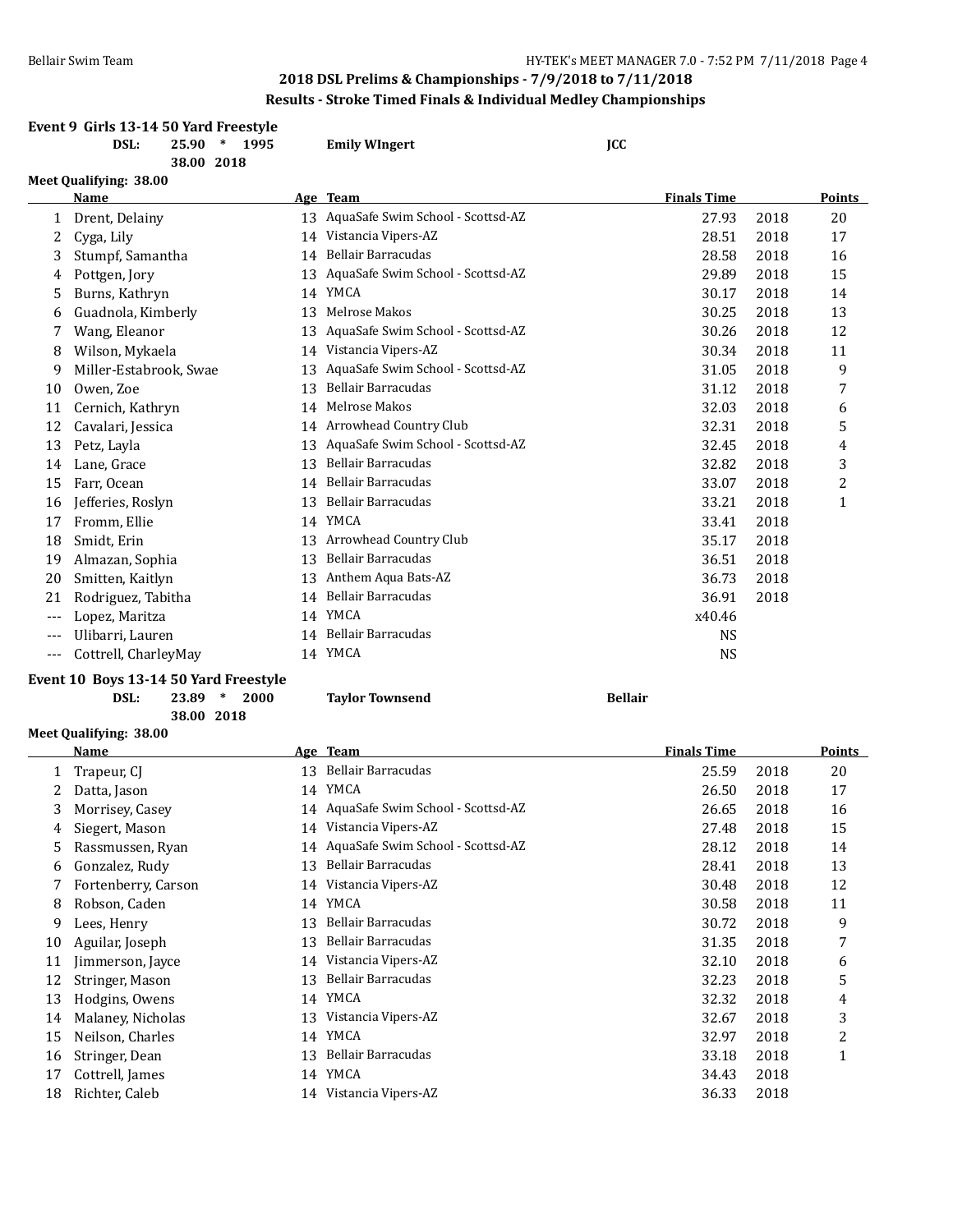# **Results - Stroke Timed Finals & Individual Medley Championships**

## **(Event 10 Boys 13-14 50 Yard Freestyle)**

| Name                                                       | Age | Team                  | <b>Finals Time</b> | <b>Points</b> |  |  |  |
|------------------------------------------------------------|-----|-----------------------|--------------------|---------------|--|--|--|
| --- Chichester, Owen                                       |     | 13 Melrose Makos      | x38.88             |               |  |  |  |
| --- Manuszak, Vradhan                                      |     | 14 Bellair Barracudas | NS                 |               |  |  |  |
| Example $\sim 12$ C: $\approx 6$ Under $25$ Vand Dutterfly |     |                       |                    |               |  |  |  |

#### **Event 13 Girls 6 & Under 25 Yard Butterfly DSL: 20.59 \* 2013 Emma Sayers ACC**

**43.00 2018**

## **Meet Qualifying: 43.00**

**Meet Qualifying: 46.00**

|       | Name               |    | Age Team                            | <b>Finals Time</b> |      | <b>Points</b> |
|-------|--------------------|----|-------------------------------------|--------------------|------|---------------|
| 1     | Lovill, Elliot     |    | 6 Hubbard Family Swim School Eas-AZ | 25.95              | 2018 | 20            |
|       | Thompson, Adisyn   |    | 6 Bellair Barracudas                | 26.01              | 2018 | 17            |
| 3     | Leach, Makenna     |    | 6 Bellair Barracudas                | 28.62              | 2018 | 16            |
| 4     | Walker, Brooke     |    | 6 AquaSafe Swim School - Scottsd-AZ | 29.69              | 2018 | 15            |
| 5.    | Byerley, Katie     |    | 6 Melrose Makos                     | 29.71              | 2018 | 14            |
| 6     | Deyette, Elizabeth | 6  | YMCA                                | 30.28              | 2018 | 13            |
|       | Jackson, Emery     |    | 6 Arrowhead Country Club            | 33.80              | 2018 | 12            |
| 8     | Musilli, Gianna    |    | 6 AquaSafe Swim School - Scottsd-AZ | 34.67              | 2018 | 11            |
| 9     | Jellick, Quinn     |    | 5 Hubbard Family Swim School Eas-AZ | 38.08              | 2018 | 9             |
| $---$ | Soltero, Makenzie  |    | 5 Arrowhead Country Club            | x44.12             |      |               |
| $--$  | Lipfert, Madeline  | 5. | Melrose Makos                       | DQ                 |      |               |
| $---$ | Chapa, Mila        |    | 6 Melrose Makos                     | DQ                 |      |               |
|       | Pagnone, Andrea    |    | 6 Hubbard Family Swim School Eas-AZ | DQ                 |      |               |
|       | Saverino, Avi      |    | Hubbard Family Swim Schol West-AZ   | NS                 |      |               |

**Event 14 Boys 6 & Under 25 Yard Butterfly**

**46.00 2018**

**DSL: 19.25 \* 2013 Michael Simcoe YMCA**

|         | Name              |    | Age Team                            | <b>Finals Time</b> |      | <b>Points</b> |
|---------|-------------------|----|-------------------------------------|--------------------|------|---------------|
|         | Nielsen, Noah     |    | 6 AquaSafe Swim School - Scottsd-AZ | 27.56              | 2018 | 20            |
|         | Gregor, Rylan     |    | 6 Hubbard Family Swim Schol West-AZ | 30.35              | 2018 | 17            |
| 3       | Workman, Barrett  |    | 5 Vistancia Vipers-AZ               | 38.81              | 2018 | 16            |
| 4       | Mentzel, Austin   | 6. | YMCA                                | 39.40              | 2018 | 15            |
| 5       | Dorethy, Carter   |    | 6 Hubbard Family Swim School Eas-AZ | 41.91              | 2018 | 14            |
| $---$   | Inocencio, Cyrus  |    | 6 Hubbard Family Swim Schol West-AZ | DQ                 |      |               |
|         | Ward, Jack        | 5. | Melrose Makos                       | DQ                 |      |               |
| $---$   | Brown, Hunter     |    | 6 Hubbard Family Swim School Eas-AZ | DQ                 |      |               |
| $---$   | Alvaez, Lucas     |    | 6 Hubbard Family Swim Schol West-AZ | DQ                 |      |               |
| $- - -$ | Moran, Avery      |    | 6 Anthem Aqua Bats-AZ               | DQ                 |      |               |
| $---$   | Bingham, Brant    |    | 5 Arrowhead Country Club            | DQ                 |      |               |
| $---$   | Dick, Owen        | 6. | Melrose Makos                       | DQ                 |      |               |
| $---$   | Gunatilake, Rajin | 6. | Hubbard Family Swim Schol West-AZ   | DQ                 |      |               |
| $- - -$ | Hammer, Grant     |    | 5 Hubbard Family Swim Schol West-AZ | <b>NS</b>          |      |               |

### **Event 17 Girls 9-10 25 Yard Butterfly**

#### **DSL: 14.79 \* 2006 Elle Pavelonis PHX Swim Club 23.00 2018**

|   | Meet Qualifying: 23.00 |  |                                      |                    |      |        |  |  |  |
|---|------------------------|--|--------------------------------------|--------------------|------|--------|--|--|--|
|   | Name                   |  | Age Team                             | <b>Finals Time</b> |      | Points |  |  |  |
|   | Goren, Peyton          |  | 10 AquaSafe Swim School - Scottsd-AZ | 15.72              | 2018 | 20     |  |  |  |
|   | 2 Petz, Scarlett       |  | 10 AquaSafe Swim School - Scottsd-AZ | 16.23              | 2018 | 17     |  |  |  |
|   | 3 Careway, Katelynn    |  | 9 Anthem Aqua Bats-AZ                | 16.55              | 2018 | 16     |  |  |  |
| 4 | Woodruff, Kaylee       |  | 9 Bellair Barracudas                 | 16.73              | 2018 | 15     |  |  |  |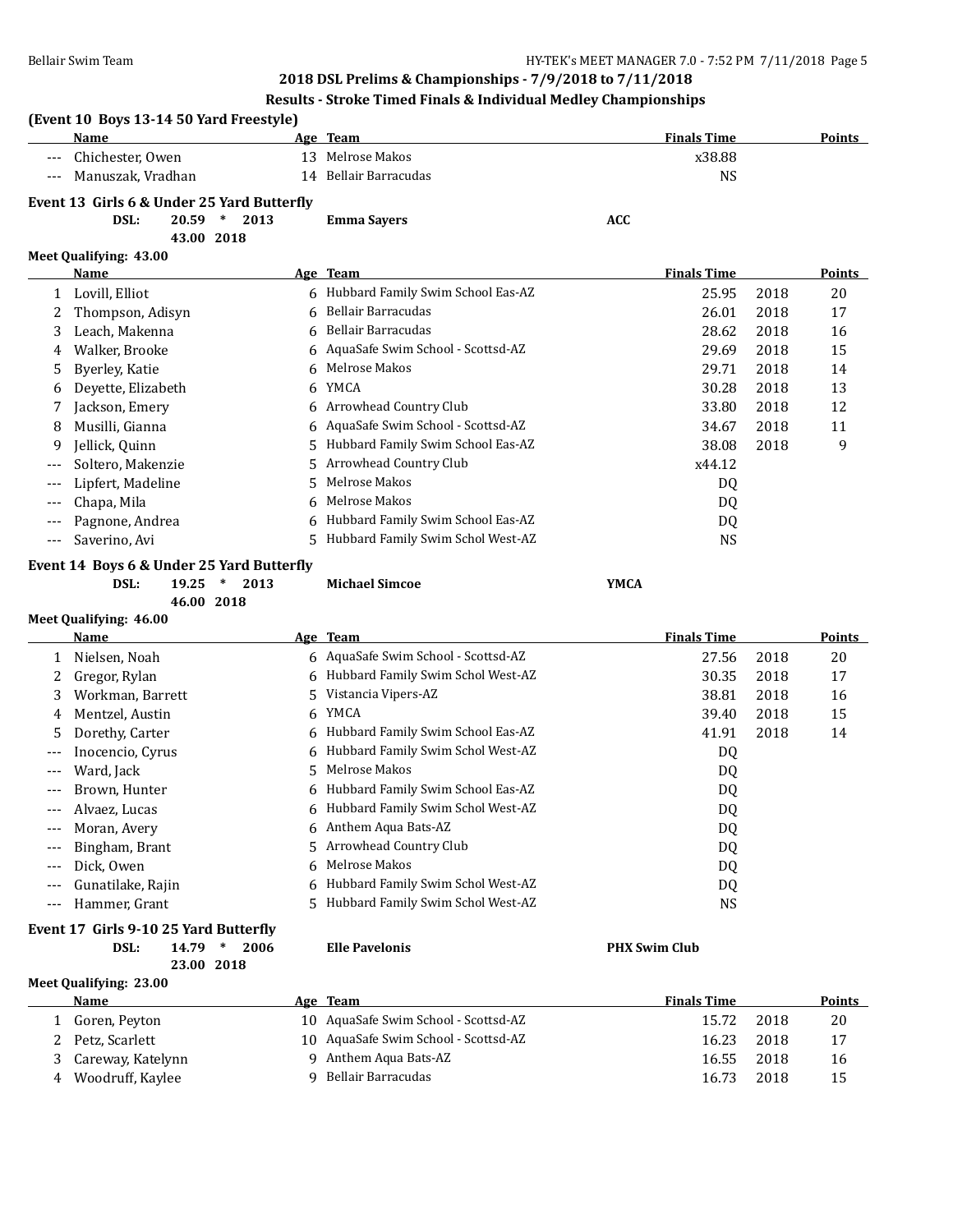# **Results - Stroke Timed Finals & Individual Medley Championships**

# **(Event 17 Girls 9-10 25 Yard Butterfly)**

|       | Name                |    | Age Team                          | <b>Finals Time</b> |      | <b>Points</b> |
|-------|---------------------|----|-----------------------------------|--------------------|------|---------------|
| 5.    | Cavalari, Gianna    | 10 | Arrowhead Country Club            | 17.53              | 2018 | 14            |
| 6     | McCallister, Teagan | 10 | AquaSafe Swim School - Scottsd-AZ | 18.23              | 2018 | 13            |
|       | Schrank, Emily      | 10 | Vistancia Vipers-AZ               | 18.33              | 2018 | 12            |
| 8     | Ringger, Violet     | 10 | Melrose Makos                     | 19.21              | 2018 | 11            |
| 9     | Lawrence, Marisa    | 10 | Bellair Barracudas                | 19.61              | 2018 | 9             |
| 10    | Hernandez, Laila    | 9  | Melrose Makos                     | 19.68              | 2018 | 7             |
| 11    | Ringger, Avery      | 9  | Melrose Makos                     | 20.37              | 2018 | 6             |
| 12    | Alvaez, Isabella    | 10 | Hubbard Family Swim Schol West-AZ | 20.72              | 2018 | 5             |
| 13    | Snyder, Tessa       | q  | Bellair Barracudas                | 21.31              | 2018 | 4             |
| 14    | Hovannisian, Alexa  | 9  | AquaSafe Swim School - Scottsd-AZ | 21.88              | 2018 | 3             |
| 15    | Capper, Katelyn     | 10 | Bellair Barracudas                | 22.26              | 2018 | 2             |
| 16    | Waxman, Addie       | 10 | Bellair Barracudas                | 22.84              | 2018 | 1             |
| 17    | Doyle, Kyanna       | 10 | YMCA                              | 22.91              | 2018 |               |
| ---   | Koch, Tatum         | 10 | YMCA                              | x23.31             |      |               |
| $---$ | Farell, Reece       | 9  | Arrowhead Country Club            | DQ                 |      |               |
| ---   | Crowley, Grace      | 10 | Hubbard Family Swim School Eas-AZ | <b>NS</b>          |      |               |
|       |                     |    |                                   |                    |      |               |

# **Event 18 Boys 9-10 25 Yard Butterfly**

| DSL: | 1992<br>$13.69$ * | <b>Anthony Harding</b> | <b>Melrose</b> |
|------|-------------------|------------------------|----------------|
|      | 26.00 2018        |                        |                |

# **Meet Qualifying: 26.00**

|       | Name              |    | Age Team                          | <b>Finals Time</b> |      | <b>Points</b> |
|-------|-------------------|----|-----------------------------------|--------------------|------|---------------|
|       | Schrock, Nathan   |    | 10 Arrowhead Country Club         | 16.50              | 2018 | 20            |
| 2     | Harmon, Oakley    | 10 | Bellair Barracudas                | 18.51              | 2018 | 17            |
| 3     | Burns, Tyler      | 10 | Anthem Aqua Bats-AZ               | 19.13              | 2018 | 16            |
| 4     | Price, Ryker      | 9  | Melrose Makos                     | 20.22              | 2018 | 15            |
| 5     | Workman, Benson   | 10 | Vistancia Vipers-AZ               | 20.82              | 2018 | 14            |
| 6     | Reiger, Jackson   | 10 | YMCA                              | 21.74              | 2018 | 13            |
|       | Heinz, Trey       | 10 | Melrose Makos                     | 21.90              | 2018 | 12            |
| 8     | Throop, McKay     | 9  | Bellair Barracudas                | 22.43              | 2018 | 11            |
| 9     | Morici, Westin    | 9  | Bellair Barracudas                | 22.84              | 2018 | 9             |
| 10    | Zeligman, Sam     | 10 | Melrose Makos                     | 23.35              | 2018 | 7             |
| 11    | Lott, Aiden       | 10 | YMCA                              | 24.05              | 2018 | 6             |
| ---   | Farr, Callin      | 10 | Bellair Barracudas                | x26.56             |      |               |
| ---   | Kenny, Jonahkai   | 10 | Melrose Makos                     | x26.56             |      |               |
| ---   | Armbrust, Qwentin | 10 | Bellair Barracudas                | x30.39             |      |               |
| ---   | Ahmad, Uwais      | 10 | Arrowhead Country Club            | DQ                 |      |               |
| $---$ | Cauthron, Broden  | 9  | Vistancia Vipers-AZ               | DQ                 |      |               |
| $---$ | Morrison, Elijah  | 10 | YMCA                              | NS.                |      |               |
| ---   | Beelman, Robert   | 10 | Hubbard Family Swim Schol West-AZ | NS                 |      |               |
|       |                   |    |                                   |                    |      |               |

#### **Event 21 Girls 13-14 50 Yard Butterfly**

| $28.32$ * | DSL: |  | 2001 | Lauren Besenfelder | Melrose |
|-----------|------|--|------|--------------------|---------|
|-----------|------|--|------|--------------------|---------|

**43.00 2018**

**Meet Qualifying: 43.00**

|       | Name                |     | Age Team                             | <b>Finals Time</b> |      | Points |
|-------|---------------------|-----|--------------------------------------|--------------------|------|--------|
|       | Drent, Delainy      |     | 13 AquaSafe Swim School - Scottsd-AZ | 29.28              | 2018 | 20     |
|       | 2 Carlon, Avery     | 14  | Vistancia Vipers-AZ                  | 32.16              | 2018 | 17     |
| 3.    | Pottgen, Jory       |     | 13 AquaSafe Swim School - Scottsd-AZ | 33.06              | 2018 | 16     |
|       | 4 Fierabend, Shaye  | 14  | YMCA                                 | 33.56              | 2018 | 15     |
| $5 -$ | Owen, Zoe           | 13. | Bellair Barracudas                   | 34.53              | 2018 | 14     |
|       | 6 Pulliam, Penelope | 14  | Bellair Barracudas                   | 35.98              | 2018 | 13     |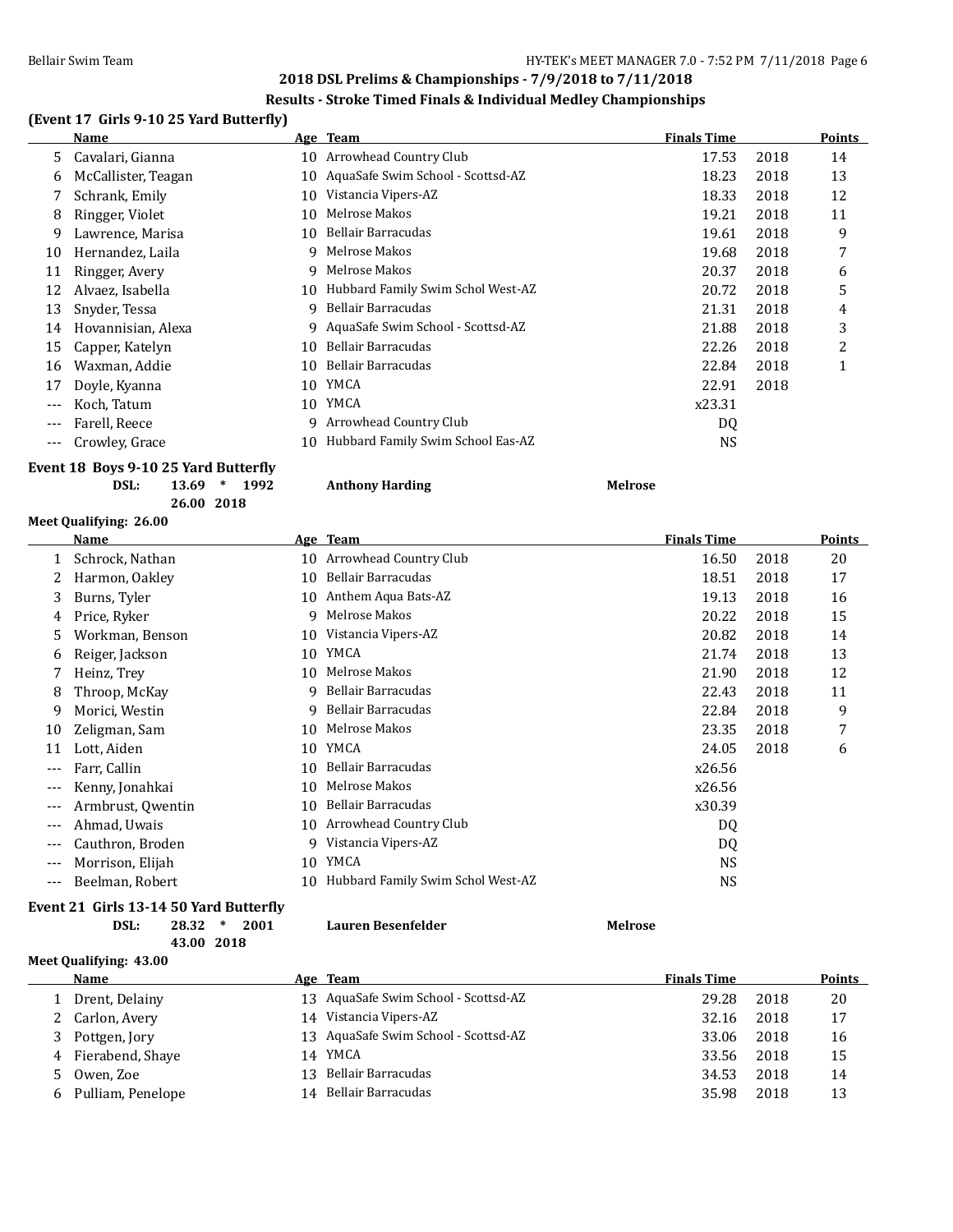# **Results - Stroke Timed Finals & Individual Medley Championships**

|       | (Event 21 Girls 13-14 50 Yard Butterfly)<br>Name |      | Age Team                             | <b>Finals Time</b>   |      | Points        |
|-------|--------------------------------------------------|------|--------------------------------------|----------------------|------|---------------|
|       | 7 Farr, Ocean                                    |      | 14 Bellair Barracudas                | 37.04                | 2018 | 12            |
| 8     | Hill, Maggie                                     |      | 13 Vistancia Vipers-AZ               | 39.34                | 2018 | 11            |
| 9     | Burns, Kathryn                                   |      | 14 YMCA                              | 40.21                | 2018 | 9             |
|       | Event 22 Boys 13-14 50 Yard Butterfly            |      |                                      |                      |      |               |
|       | DSL:<br>$26.20*$                                 | 1993 | <b>John Biessel</b>                  | Metro                |      |               |
|       | 42.00 2018                                       |      |                                      |                      |      |               |
|       | Meet Qualifying: 42.00                           |      |                                      |                      |      |               |
|       | Name                                             |      | Age Team                             | <b>Finals Time</b>   |      | <b>Points</b> |
| 1     | Spivey, Sam                                      |      | 13 AquaSafe Swim School - Scottsd-AZ | 27.36                | 2018 | 20            |
| 2     | Helmrick, Elijah                                 |      | 14 Bellair Barracudas                | 29.29                | 2018 | 17            |
| 3     | Morrisey, Casey                                  |      | 14 AquaSafe Swim School - Scottsd-AZ | 30.83                | 2018 | 16            |
| 4     | Workman, Branson                                 |      | 13 Vistancia Vipers-AZ               | 31.58                | 2018 | 15            |
| 5     | Kasovak, Mitchell                                |      | 14 YMCA                              | 31.90                | 2018 | 14            |
| 6     | Lawrence, Ryan                                   | 13   | Bellair Barracudas                   | 32.09                | 2018 | 13            |
| 7     | Gonzalez, Rudy                                   | 13   | Bellair Barracudas                   | 33.81                | 2018 | 12            |
| 8     | O'Toole, Finnigan                                |      | 14 YMCA                              | 41.06                | 2018 | 11            |
|       | Event 25 Girls 6 & Under 25 Yard Backstroke      |      |                                      |                      |      |               |
|       | $\ast$<br>DSL:<br>21.02<br>38.00 2018            | 2005 | <b>Allison Kopas</b>                 | <b>PHX Swim Club</b> |      |               |
|       | Meet Qualifying: 38.00                           |      |                                      |                      |      |               |
|       | <u>Name</u>                                      |      | Age Team                             | <b>Finals Time</b>   |      | <b>Points</b> |
| 1     | Deyette, Elizabeth                               |      | 6 YMCA                               | 24.20                | 2018 | 20            |
| 2     | Guglielmo, Lilah                                 | 6    | AquaSafe Swim School - Scottsd-AZ    | 24.46                | 2018 | 17            |
| 3     | Snyder, Quinn                                    | 6    | Bellair Barracudas                   | 25.60                | 2018 | 16            |
| 4     | Bishop, Bree                                     | 6    | AquaSafe Swim School - Scottsd-AZ    | 27.24                | 2018 | 15            |
| 5     | Shwer, Sophia                                    |      | Melrose Makos                        | 28.44                | 2018 | 14            |
| 6     | Parkinson, Kezia                                 | 6    | Hubbard Family Swim School Eas-AZ    | 28.84                | 2018 | 13            |
| 7     | Davis, Leila                                     | 6    | YMCA                                 | 28.93                | 2018 | 12            |
| 8     | Murphy, Casey                                    | 6    | Vistancia Vipers-AZ                  | 28.98                | 2018 | 11            |
| 9     | O'Brien, Quinlan                                 | 5    | AquaSafe Swim School - Scottsd-AZ    | 29.10                | 2018 | 9             |
| 10    | Lipfert, Madeline                                | 5    | Melrose Makos                        | 29.40                | 2018 | 7             |
| 11    | Nollan, Emma                                     | 6    | Arrowhead Country Club               | 30.84                | 2018 | 6             |
| 12    | McCroskey, Kayden                                | 6    | Hubbard Family Swim School Eas-AZ    | 30.91                | 2018 | 5             |
| 13    | Gibbons, Lola                                    | 6    | <b>Bellair Barracudas</b>            | 32.86                | 2018 | 4             |
| $*14$ | Cone, Kennedy                                    | 6    | Arrowhead Country Club               | 33.25                | 2018 | 2.50          |
| $*14$ | Chapa, Mila                                      | 6    | Melrose Makos                        | 33.25                | 2018 | 2.50          |
| 16    | Bunn, Taiga                                      | 5    | Melrose Makos                        | 33.65                | 2018 | $\mathbf{1}$  |
| 17    | Owen, Kenady                                     | 6    | Bellair Barracudas                   | 33.91                | 2018 |               |
| 18    | Frame, Rae                                       | 5    | <b>Bellair Barracudas</b>            | 33.93                | 2018 |               |
| 19    | Bunn, Tia                                        | 5    | Melrose Makos                        | 34.44                | 2018 |               |
| 20    | Pagnone, Andrea                                  | 6    | Hubbard Family Swim School Eas-AZ    | 35.57                | 2018 |               |
| 21    | Moody, Lillian                                   | 6    | <b>Bellair Barracudas</b>            | 36.36                | 2018 |               |
| 22    | Barr, Lucy                                       | 5    | Bellair Barracudas                   | 37.90                | 2018 |               |
| $---$ | Kafcas, Chloe                                    | 5    | Desert Foothills Aquatics-AZ         | x39.06               |      |               |
| $---$ | Jellick, Quinn                                   | 5    | Hubbard Family Swim School Eas-AZ    | x39.74               |      |               |
| ---   | Huisman, Felicity                                | 6    | Bellair Barracudas                   | x40.38               |      |               |
| $---$ | Mahler, Dylan                                    | 5    | Melrose Makos                        | x45.70               |      |               |
| $---$ | Franklin, Grace                                  |      | 6 Anthem Aqua Bats-AZ                | <b>NS</b>            |      |               |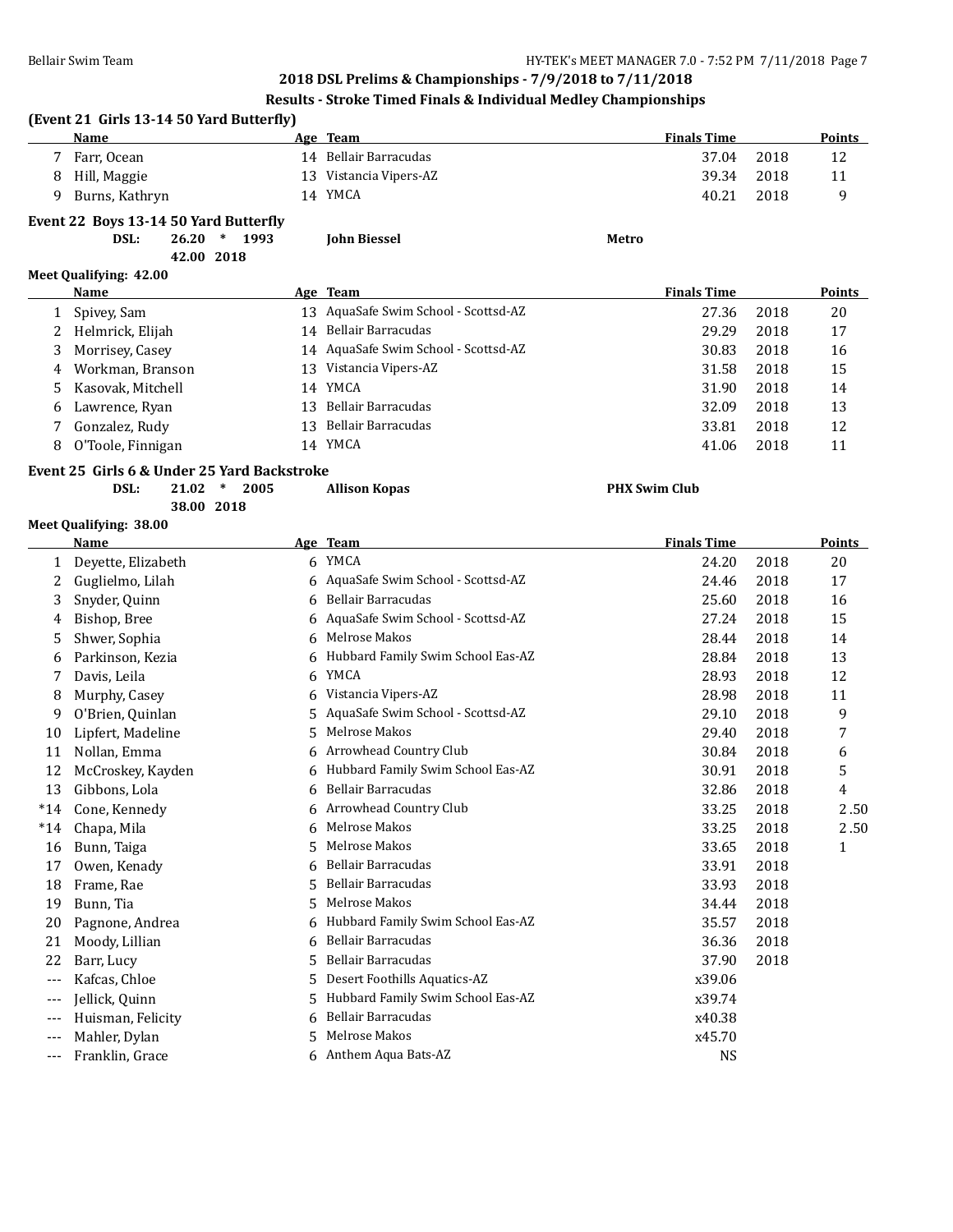# **2018 DSL Prelims & Championships - 7/9/2018 to 7/11/2018 Results - Stroke Timed Finals & Individual Medley Championships**

| Event 26 Boys 6 & Under 25 Yard Backstroke |      |              |  |  |                    |             |  |  |  |
|--------------------------------------------|------|--------------|--|--|--------------------|-------------|--|--|--|
|                                            | DSL: | 21.00 * 1988 |  |  | <b>Pat Emerson</b> | <b>MVCC</b> |  |  |  |

**40.00 2018**

|       | Meet Qualifying: 40.00                 |    |                                   |                    |      |              |
|-------|----------------------------------------|----|-----------------------------------|--------------------|------|--------------|
|       | Name                                   |    | Age Team                          | <b>Finals Time</b> |      | Points       |
| 1     | Shullaw, Carter                        | 6. | Hubbard Family Swim School Eas-AZ | 26.66              | 2018 | 20           |
| 2     | McEldowney, Ryan                       | 6  | YMCA                              | 28.11              | 2018 | 17           |
| 3     | Henry, Luke                            | 6  | AquaSafe Swim School - Scottsd-AZ | 28.35              | 2018 | 16           |
| 4     | Evans, William                         | 6  | Hubbard Family Swim School Eas-AZ | 29.28              | 2018 | 15           |
| 5     | Gibbs, Ryder                           | 6  | Vistancia Vipers-AZ               | 29.79              | 2018 | 14           |
| 6     | Thompson, Alex                         | 6  | Hubbard Family Swim Schol West-AZ | 30.80              | 2018 | 13           |
| 7     | Van Noord, Liam                        | 5  | AquaSafe Swim School - Scottsd-AZ | 31.06              | 2018 | 12           |
| 8     | Olenik, Sebastian                      | 6  | Hubbard Family Swim School Eas-AZ | 31.55              | 2018 | 11           |
| 9     | Porter, Cruz                           | 5  | Hubbard Family Swim School Eas-AZ | 31.66              | 2018 | 9            |
| 10    | Patel, Jai                             | 6  | Hubbard Family Swim School Eas-AZ | 32.14              | 2018 | 7            |
| 11    | Brown, Hunter                          | 6  | Hubbard Family Swim School Eas-AZ | 32.21              | 2018 | 6            |
| 12    | Rozum, TJ                              | 6  | Desert Foothills Aquatics-AZ      | 32.54              | 2018 | 5            |
| 13    | Egelin, Liam                           | 6  | Vistancia Vipers-AZ               | 33.49              | 2018 | 4            |
| 14    | Pounds, Dalton                         | 6  | Anthem Aqua Bats-AZ               | 33.57              | 2018 | 3            |
| 15    | Blomberg, Jayden                       | 6  | Hubbard Family Swim School Eas-AZ | 36.07              | 2018 | 2            |
| 16    | Bulthap, Nolan                         | 6  | Melrose Makos                     | 36.35              | 2018 | $\mathbf{1}$ |
| 17    | Ham, Asher                             | 6  | Vistancia Vipers-AZ               | 36.38              | 2018 |              |
| 18    | Brutsman, Cole                         | 6  | Bellair Barracudas                | 37.16              | 2018 |              |
| 19    | Kniffen, Tesher                        | 6  | AquaSafe Swim School - Scottsd-AZ | 37.58              | 2018 |              |
| 20    | Cannon, Crew                           | 6  | Arrowhead Country Club            | 38.67              | 2018 |              |
| 21    | Thomas, Bennett                        | 6  | Hubbard Family Swim School Eas-AZ | 39.23              | 2018 |              |
| ---   | Blatecky, Jacen                        | 6  | <b>Bellair Barracudas</b>         | x40.27             |      |              |
| $---$ | Toman, Ryley                           | 6  | AquaSafe Swim School - Scottsd-AZ | x40.49             |      |              |
| $---$ | Gonzalez, Connor                       | 6  | Anthem Aqua Bats-AZ               | <b>NS</b>          |      |              |
| ---   | Carlisle, Erik                         | 6  | Anthem Aqua Bats-AZ               | <b>NS</b>          |      |              |
| $---$ | Thedinga, Christain                    | 6. | Anthem Aqua Bats-AZ               | <b>NS</b>          |      |              |
|       | Event 29 Girls 9-10 25 Yard Backstroke |    |                                   |                    |      |              |

### **Event 29 Girls 9-10 25 Yard Backstroke**

**Meet Qualifying: 25.00**

**25.00 2018**

**DSL: 16.14 \* 2005 Alisha Bender Village/JCC**

|    | Name                   |    | Age Team                          | <b>Finals Time</b> |      | Points |
|----|------------------------|----|-----------------------------------|--------------------|------|--------|
|    | Matthews, Jassy        | q  | Anthem Aqua Bats-AZ               | 19.08              | 2018 | 20     |
|    | Christopherson, Reagan | 10 | Arrowhead Country Club            | 19.32              | 2018 | 17     |
| 3  | Fayen, Brylie          | 10 | Anthem Aqua Bats-AZ               | 19.43              | 2018 | 16     |
| 4  | Bird, Addison          | 10 | Arrowhead Country Club            | 20.39              | 2018 | 15     |
| 5  | Hovannisian, Alexa     | 9  | AquaSafe Swim School - Scottsd-AZ | 20.45              | 2018 | 14     |
| 6  | Hetz, Cooper           | 10 | YMCA                              | 20.52              | 2018 | 13     |
|    | Caldwell, Kaycie       | 10 | Anthem Aqua Bats-AZ               | 20.91              | 2018 | 12     |
| 8  | Doyle, Kyanna          | 10 | YMCA                              | 21.74              | 2018 | 11     |
| 9  | Rodriguez, Tierzah     | 10 | Bellair Barracudas                | 21.88              | 2018 | 9      |
| 10 | Dutcher, Clarie        | 10 | YMCA                              | 21.94              | 2018 | 7      |
| 11 | Hernandez, Laila       | q  | Melrose Makos                     | 21.96              | 2018 | 6      |
| 12 | Newman, Ellyana        | 10 | Vistancia Vipers-AZ               | 22.04              | 2018 | 5      |
| 13 | Zacharias, Abigail     | 10 | YMCA                              | 22.28              | 2018 | 4      |
| 14 | Koch, Tatum            | 10 | YMCA                              | 22.36              | 2018 | 3      |
| 15 | Berger, Peyton         | 9  | Melrose Makos                     | 22.90              | 2018 | 2      |
| 16 | Jackson, Mallory       | 9  | Vistancia Vipers-AZ               | 22.95              | 2018 |        |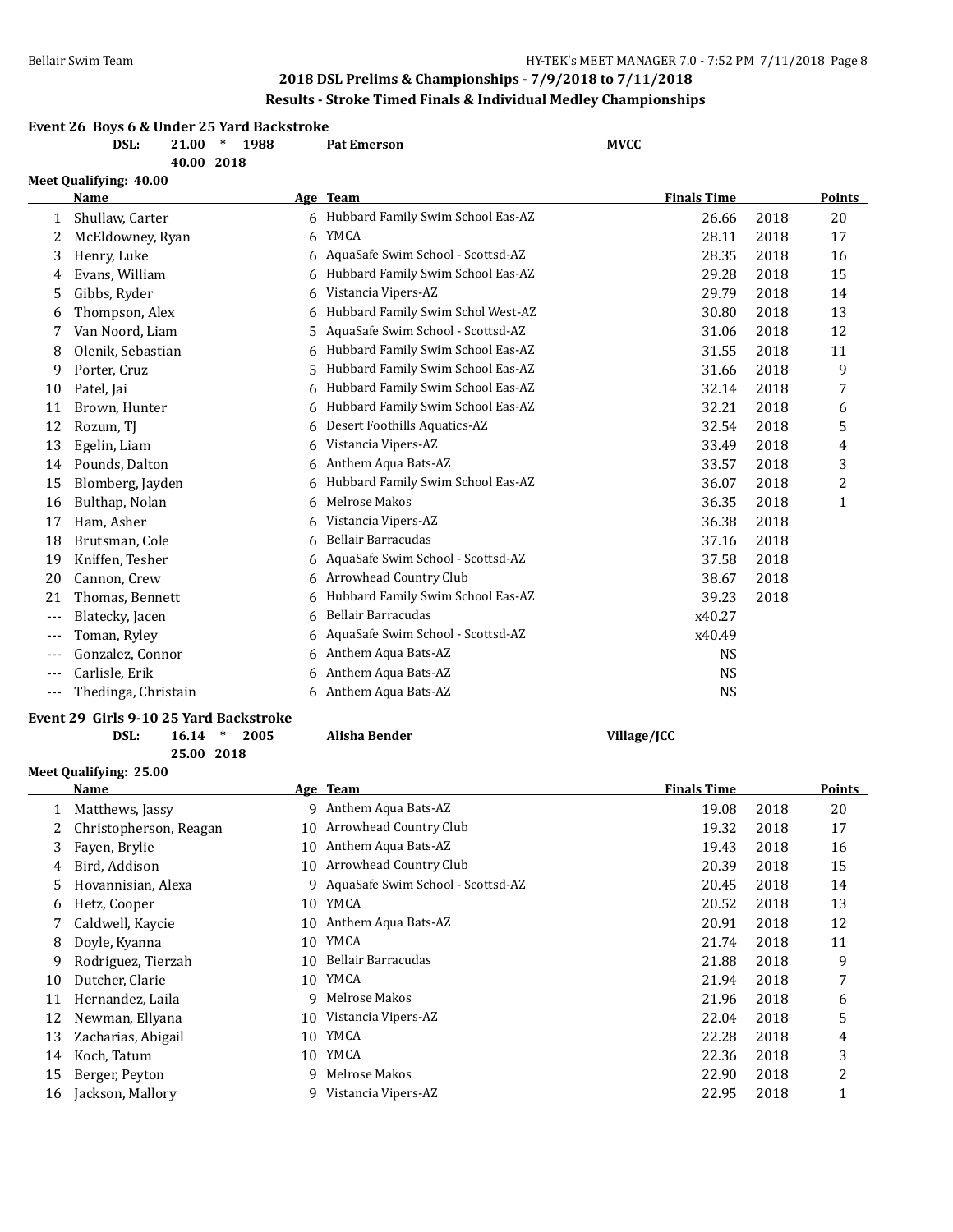#### **Results - Stroke Timed Finals & Individual Medley Championships**

# **(Event 29 Girls 9-10 25 Yard Backstroke)**

|       | Name               |    | Age Team                          | <b>Finals Time</b> | <b>Points</b> |  |
|-------|--------------------|----|-----------------------------------|--------------------|---------------|--|
| 17    | Utecht, Zoey       | 9  | Hubbard Family Swim School Eas-AZ | 23.02              | 2018          |  |
| 18    | Huerta, Tessa      | 10 | Bellair Barracudas                | 23.07              | 2018          |  |
| 19    | Martin, Brynn      | 9  | Bellair Barracudas                | 23.25              | 2018          |  |
| 20    | Hall, Emily        | 10 | Hubbard Family Swim School Eas-AZ | 23.40              | 2018          |  |
| 21    | Lipfert, Julia     | 9  | Melrose Makos                     | 23.70              | 2018          |  |
| 22    | Fooks, Teresa      | 9  | Bellair Barracudas                | 23.93              | 2018          |  |
| $*23$ | Skaggs, Payton     | 9  | Vistancia Vipers-AZ               | 23.98              | 2018          |  |
| $*23$ | Gierish, Mackenzie | 9  | Hubbard Family Swim Schol West-AZ | 23.98              | 2018          |  |
| 25    | Shorten, Allysa    | 9  | Vistancia Vipers-AZ               | 23.99              | 2018          |  |
| 26    | Kendall, Mavity    | 10 | Melrose Makos                     | 24.17              | 2018          |  |
| 27    | Townsend, Ava      | 9  | Arrowhead Country Club            | 24.29              | 2018          |  |
| 28    | Jackson, Ella      | 9  | Arrowhead Country Club            | 24.84              | 2018          |  |
| ---   | Lindsay, Aslyn     | 9  | Melrose Makos                     | x26.14             |               |  |
| ---   | Barr, Annie        | 9  | Bellair Barracudas                | x26.46             |               |  |
| ---   | Farell, Reece      | q  | Arrowhead Country Club            | x26.74             |               |  |
| ---   | Jones, Khylan      | 10 | Vistancia Vipers-AZ               | x26.90             |               |  |
| ---   | Albert, Katelyn    | 9  | Arrowhead Country Club            | x27.39             |               |  |
| ---   | Grandos, Isabella  | 10 | YMCA                              | NS                 |               |  |
| ---   | Dudley, Jenna      | 10 | Arrowhead Country Club            | NS.                |               |  |
| ---   | Frick, Karstyn     | q  | Arrowhead Country Club            | NS.                |               |  |
| ---   | Crowley, Grace     | 10 | Hubbard Family Swim School Eas-AZ | NS                 |               |  |
|       |                    |    |                                   |                    |               |  |

**Event 30 Boys 9-10 25 Yard Backstroke DSL: 14.83 \* 1992 Anthony Harding Melrose**

**29.00 2018**

**Meet Qualifying: 29.00**

**Name Age Team Finals Time Points** 1 Borgstedt, Alex 10 Bellair Barracudas 19.92 2018 20 Harmon, Oakley 10 Bellair Barracudas 20.30 2018 17 Gonzalez, Sergio 10 Bellair Barracudas 20.43 2018 16 Chaplick, Andy 9 Melrose Makos 20.44 2018 15 Verver, Garrett 10 YMCA 20.45 2018 14 Holbert, Ryan 9 Arrowhead Country Club 20.78 2018 13 Hysong, Kadyn 9 Hubbard Family Swim School Eas-AZ 21.08 2018 12 Boulware, Eric 9 Anthem Aqua Bats-AZ 21.10 2018 11 Gould, Brady 10 Anthem Aqua Bats-AZ 21.71 2018 9 Moody, Owen 10 Bellair Barracudas 22.07 2018 7 11 Hooper, Edward 10 Melrose Makos 22.20 2018 6 Stumpf, Josh 10 Bellair Barracudas 22.54 2018 5 Morici, Westin 9 Bellair Barracudas 22.61 2018 4 Reiger, Jackson 10 YMCA 22.67 2018 3 15 Hepting, Luke 10 Anthem Aqua Bats-AZ 23.48 2018 2 16 Valentine, Sean 10 10 Hubbard Family Swim Schol West-AZ 23.56 2018 1 Farr, Callin 10 Bellair Barracudas 23.58 2018 18 Chapa, Connor 9 Melrose Makos 23.72 2018 Deyette, Andrew 10 YMCA 23.77 2018 Cook, Ethan 10 Vistancia Vipers-AZ 24.48 2018 \*21 Ahmad, Uwais 10 Arrowhead Country Club 24.53 2018 \*21 Hogan, Aaron 9 Vistancia Vipers-AZ 24.53 2018 Perkins, Anderson 9 Hubbard Family Swim School Eas-AZ 24.59 2018 Kalina, August 10 YMCA 24.60 2018 Wilson, Griffin 10 Melrose Makos 24.65 2018